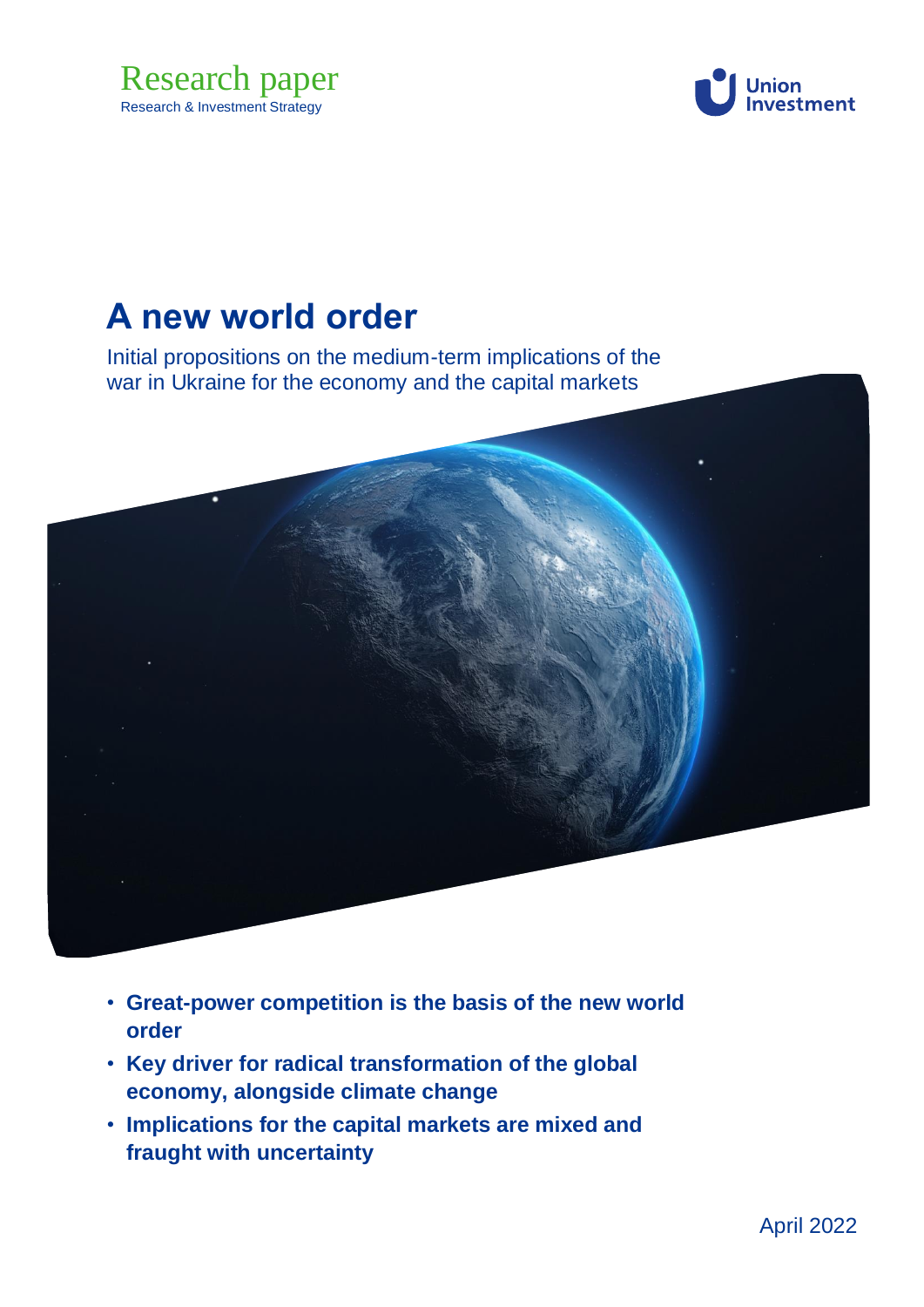# **Introduction**

"Germany had outsourced its security to the United States, its energy needs to Russia and its export-led growth to China." These words from German political commentator and foreign affairs expert Constanze Stelzenmüller, quoted in the Economist<sup>1</sup>, explain in a nutshell why Russia's attack on Ukraine marks a fundamental turning point for Germany – probably more so than for virtually any other country. The quote encompasses most of the medium to long-term strategic issues that have been at the top of the priority list since 24 February 2022, if not before: security policy, energy supply, how to deal with countries like Russia and China – and the future of globalisation.

From a capital markets perspective, however, the specific challenges facing Germany are not the main focus. The war in eastern Europe has far-reaching global implications. Unlike the coronavirus pandemic, when everything suddenly changed overnight, Russia's recent aggression did not come out of the blue. To use a musical analogy, there has been a geopolitical crescendo building for years and the Russian invasion is the final cymbal clash. And now a different tune is going to be played.

**A new world order is forming**

There is already much talk of a new world order. In terms of geopolitical impetus for a new bloc formation, it is already here. But it is likely to be some time before order is restored. At the moment, there is still a great deal of disorder and the situation is extremely unstable. The risks are immense – and for the capital markets this of course means a high level of macrovolatility.

However, our analysis does not explore the short to medium-term aspects of the Ukraine war, such as the consequences for growth and inflation or for monetary and fiscal policy. Instead, this paper focuses on the anticipated medium to long-term structural effects. Although these are merely initial hypotheses, the overall picture that emerges points towards fundamental changes, including in the capital markets. Although primarily regional in scope, they also relate to sectoral and structural features such as payment systems and reserve currencies.

# **Proposition 1: Return to an old world order: competing great powers instead of globalisation**

Flashback to 1990/1991: German reunification was complete and the Soviet Union had collapsed. The Cold War was over. What happened next was a drastic acceleration of (economic) globalisation, closely linked to the economic rise of China. Global trade and foreign direct investment grew sharply and supply chains spanning multiple countries were created. It is only a slight exaggeration to say that everyone traded as much as possible with (almost) everyone else – regardless of political system. Nowhere was this more apparent than in Germany, long-standing world export champion that counted China as one of its most important trading partners for years, even as the country became ever more authoritarian under President Xi. But for a long

<sup>1</sup> [The Economist, 5 March 2022](https://www.economist.com/briefing/2022/03/05/the-war-in-ukraine-is-going-to-change-geopolitics-profoundly) (paywall).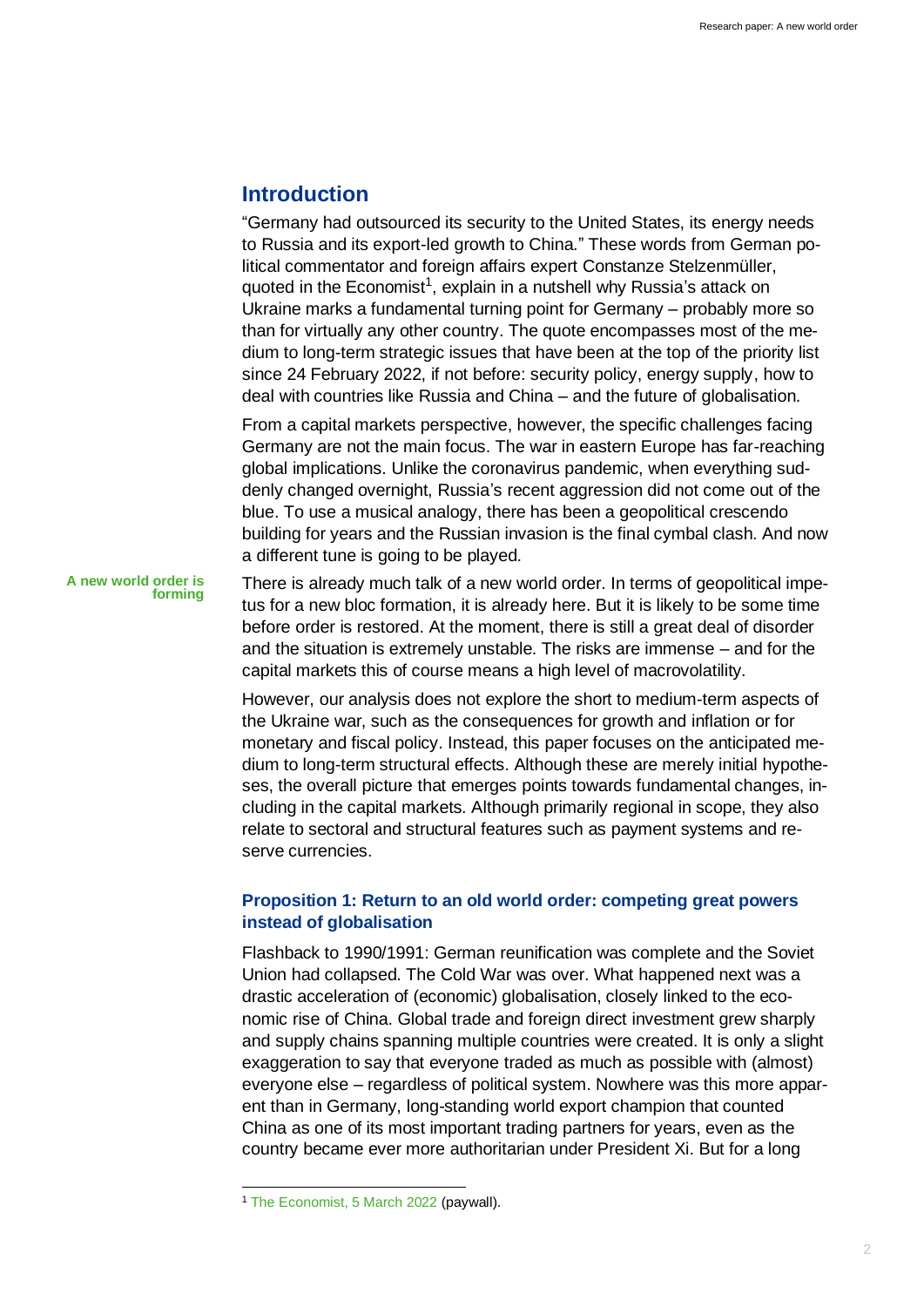time the primacy of economic interests prevailed, including in Germany's dealings with resource-rich Russia.

Those days are gone. The changes began quietly and almost unnoticed with the financial crisis of 2008/2009. A process that had been clearly signalled from 2017, with the trade dispute between the US and China and subsequent technology sanctions, is now culminating in the response of the West to Russia's invasion of Ukraine and the further developments that are expected here. The basis for the world order is no longer globalisation but (a return to) great-power competition, with economic interests taking a back seat to national or regional security interests.<sup>2</sup> Where strategic dependencies are affected, states are once again intervening more forcefully in national and international economic affairs. Policymakers are aware of and prepared to accept economic inefficiencies. In some sectors, globalisation is being pushed into retreat and is fragmenting. **Globalisation is being rolled back**

Viewed in this light, the Ukraine war is making clear where the front lines in this competition between great powers lie – perhaps even for good. Of the major strategic blocs, only Europe seemed unwilling until recently to accept the paradigm shift, believing that it could still act according to the rules of globalisation.. **Bloc alignment finally settled**

> How does the big picture look now? At the centre is the strategic competition between the United States and China. The (primarily military) rivalry between the US and Russia had dropped out of view somewhat, but is now very much back in the spotlight. New connections are being created: a Russia that is economically cut loose from the West will – by necessity – have to move closer to China. The ties between Europe and the US (transatlantic alliance) are becoming stronger again. For other countries, it is ultimately about spheres of influence – who will be dependent on whom, who will forge ties with whom, and who will try to steer a relatively neutral course?

<sup>2</sup> See our study papers ['Systemschock für den Welthandel'](https://institutional.union-investment.de/startseite-de/Kapitalmarkt/Themen_Systemschock_fuer_den_Welthandel.html) ('A systemic shock for global trade') published in August 2020 and ['Vom Tradewar zum Techwar'](https://institutional.union-investment.de/startseite-de/Kapitalmarkt/Themen_Vom_Tradewar_zum_Techwar.html) ('From trade war to tech war') published in November 2020.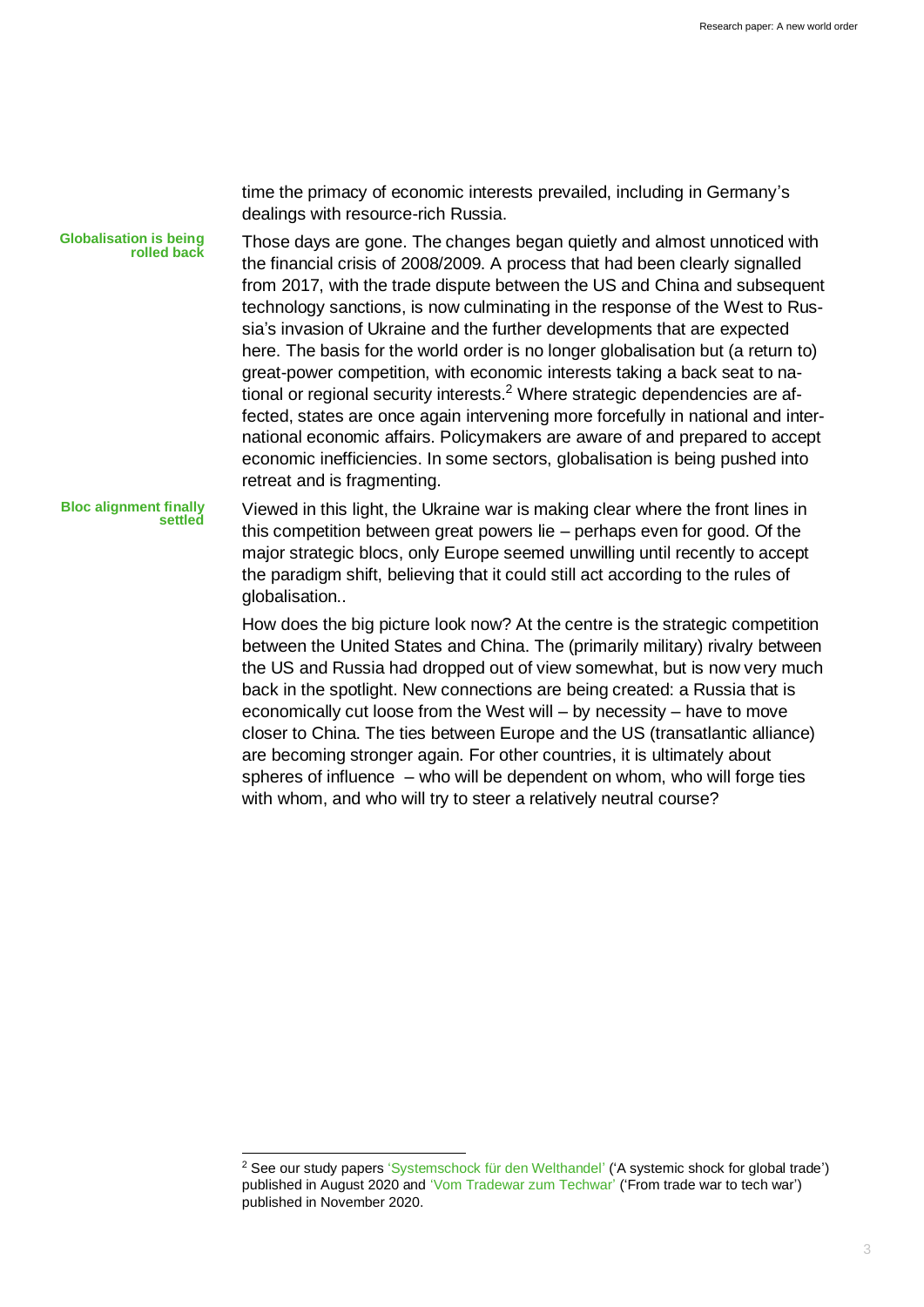

### Figure 1: It's all about spheres of influence

The new Cold War is in some respects more complex than its historical predecessor. In addition to the classic military dimension, it has additional '21st century' aspects: digital supremacy, cybersecurity, supply chains, social media spheres and so on. And the global finance system is also a key component, as the freezing of Russia's currency reserves and its partial exclusion from the SWIFT system have shown. The economy and capital markets are affected more directly and in more diverse ways than was the case before 1990.

The situations of China and Russia are not the same and they do not share the same interests. Ultimately, Russia is a waning great power that has long been unclear about the agenda it is pursuing beyond pure power politics – other than somehow disturbing the world order, as demonstrated by its hacking attacks on western states and companies. Viewed in this light, Russia is first and foremost a security risk.

China's agenda, on the other hand, is very clear: it is a great power on the rise that wants to be number one. It wants to reshape the world order in its own favour. The strategic competition with the West is mainly being played out in the economic and technological spheres – for the time being, at least. However, the possibility of this competition being shifted to a military level in future cannot be ruled out (see also Proposition 5).

**The world has become more unstable**

Whatever level the competition between great powers is being played out at, the world is less stable than it was when globalisation was at its peak. Globalisation stood for interconnectedness and ultimately for common interests, namely reaping the benefits of the international division of labour. Mutual dependencies kept (economic) relations in balance. Great-power competition, on the other hand, is all about fragmentation and competing interests – the Cold War model. Russia's attack on Ukraine has made the world a lot more unstable.

**New ground rules are needed** This is wholly typical for the initial phase of a change to the geostrategic configuration as new rules have yet to be established. In the early phase of the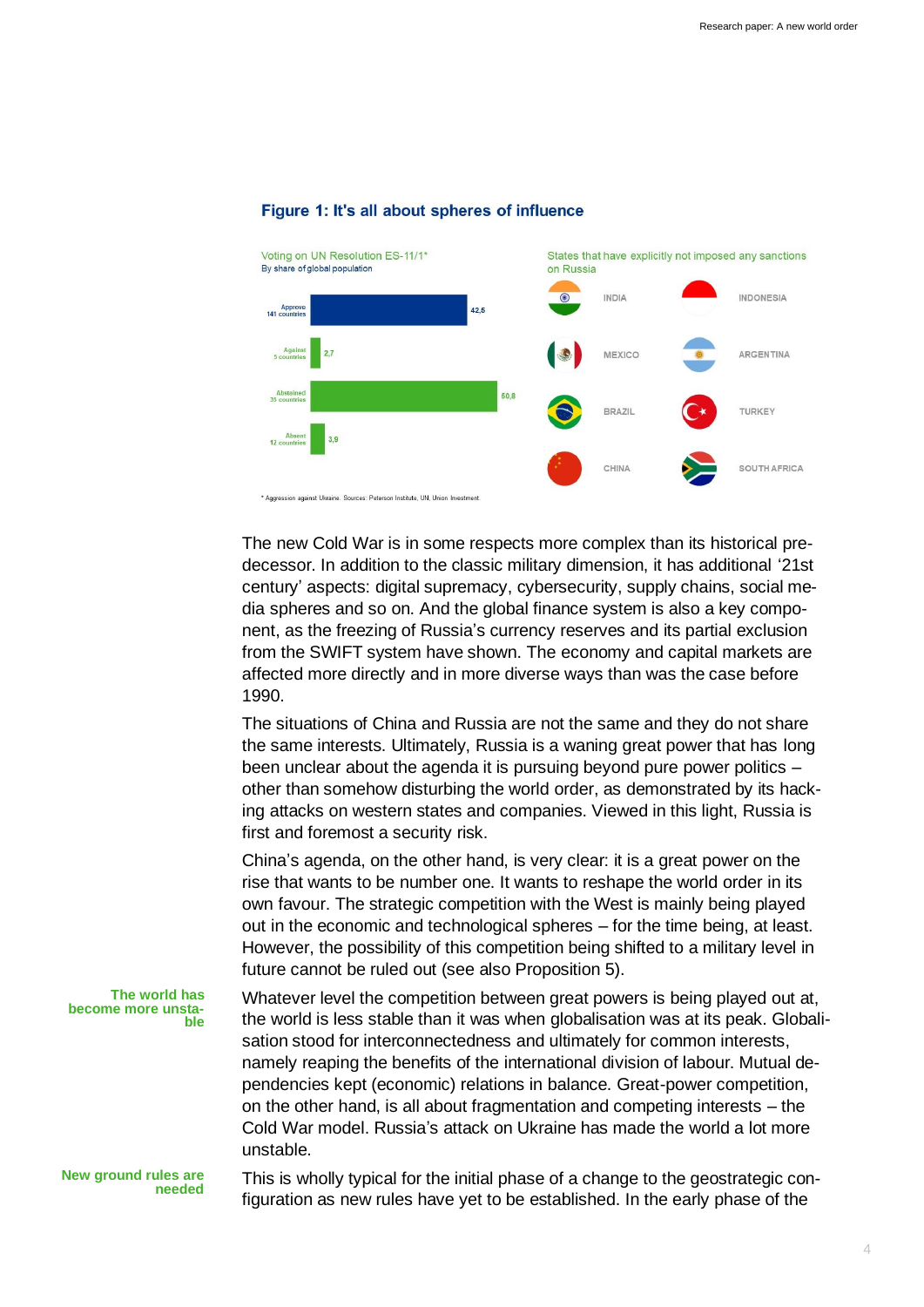Cold War, this instability was expressed in the Berlin blockade and the Korean war, and then in the Cuban missile crisis. Viewed through this lens, it is perhaps no coincidence that the rhetoric on the possible use of nuclear weapons – in this case by Russian President Putin – is now harsher than it has been since the Cuban missile crisis in 1962.

### Implications for the capital markets

- More instability generally means more macrovolatility in the capital markets. The impact of the war in Ukraine on the capital markets may have receded a little for now, but its indirect effects are still causing volatility. One example is the greater pressure on the central banks due to the effects of inflation.
- Less globalisation means a reduction in the economic benefits of the international division of labour, which broadly means lower growth and higher prices. But the effects on individual countries, regions and companies will be very different. As always, there will be winners and losers (see propositions below). Export-led Germany is undoubtedly one of the countries facing the greatest challenges.
- In and of itself, Europe's greater proximity to Russia imposes a geopolitical risk premium on European assets (see Proposition 4).

# **Proposition 2: Reduction of strategic dependencies will bring higher inflation – and more growth**

After the escalation of the US-China conflict in 2017 and the coronavirus pandemic in 2020, the war in Ukraine is now the third event to bring the issue of international strategic dependencies to the fore.

Tensions between the US and China have so far focused on the high-tech sector. China has long been dependent on the West, and especially on the US, in this area, particularly for high-end chips. At company level, the coronavirus pandemic exposed the dependencies of international supply chains. There were (and still are) huge problems both in the manufacture and the transport of end products and intermediate products. Unsurprisingly, the medicines and pharmaceuticals sectors were areas where specific strategic dependencies became especially apparent, for example in protective clothing for medical staff and the materials needed to produce vaccines.

#### **War brutally exposes dependencies**

The war in Ukraine has elevated the problem to a new level in two respects. Firstly, additional areas of strategic dependency have come to light. These include armaments, of course, and the energy sector where many European countries are heavily dependent on Russia (see Proposition 3). But the agricultural sector (wheat, cooking oil and fertiliser) is also affected, along with a number of metals such as palladium and nickel, some of which are needed for the transition to a green economy<sup>3</sup>. Secondly, however, the context in which these dependencies are located is different to the context in which the

<sup>3</sup> See our study pape[r 'Rohstoffmärkte werden grün'](https://institutional.union-investment.de/startseite-de/Kapitalmarkt/Themen_Rohstoffmaerkte_werden_gruen) ('Commodities go green') published in November 2021.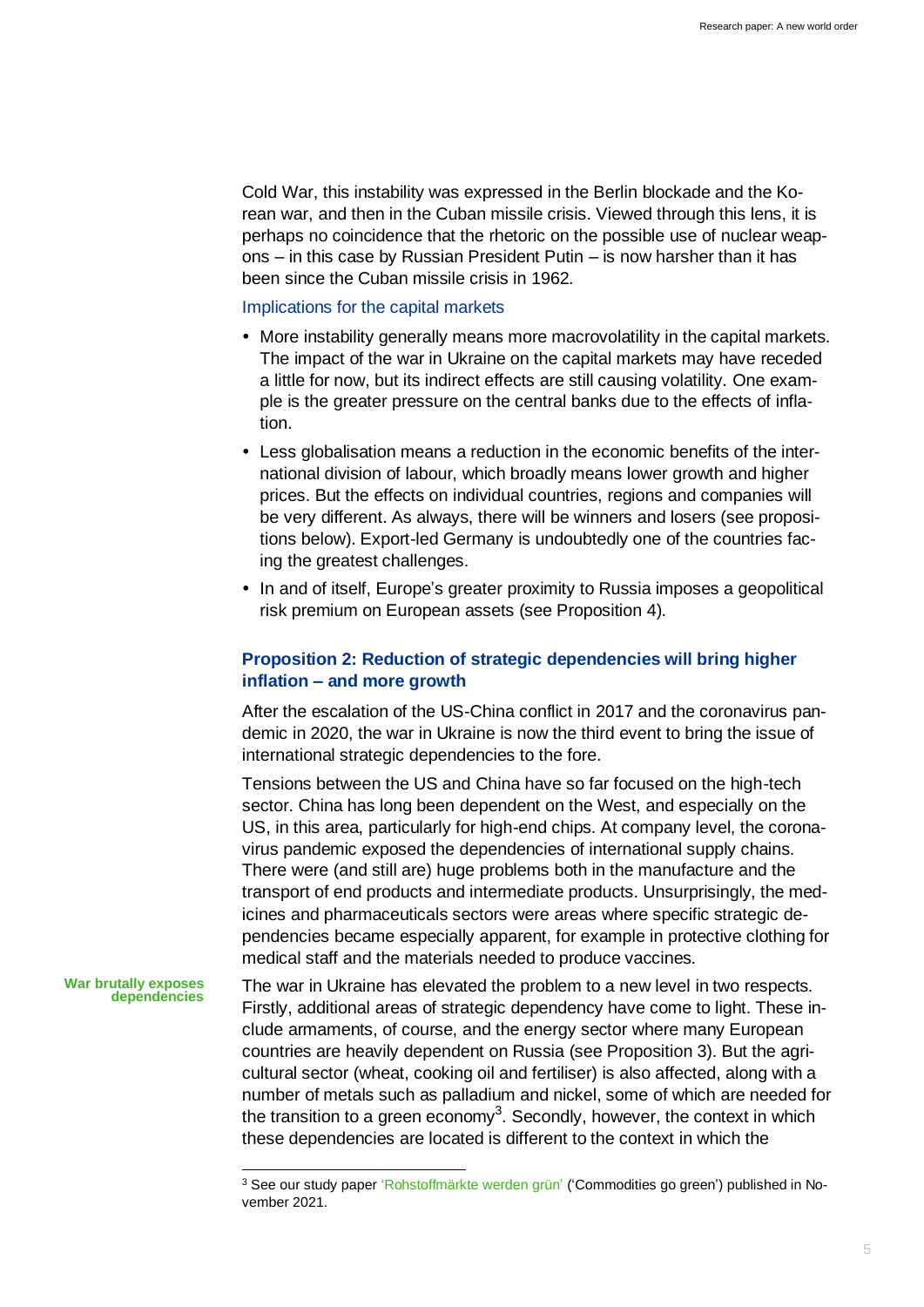coronavirus crisis was dealt with. The key takeaway from that crisis was the need to prepare for the risk of similar pandemics in future, whereas the dependencies affected by the war in Ukraine have to be viewed in the light of the new great-power competition. In other words, this is not an 'event risk' but a structural geopolitical trend.

**Production brought closer and with 'friends'** We have heard a lot about 'reshoring' and 'nearshoring' in recent years, and another neologism has now been added to the lexicon: 'friend-sourcing'. Reshoring and nearshoring refer to the process of bringing at least part of the production of intermediate or end products 'home' or relocating it to a country closer to home. In the case of Donald Trump's 'Make America Great Again' policy, this had geopolitical connotations, but in the context of the coronavirus pandemic the rationale was that longer transport routes make supply chains more vulnerable per se.

As the name suggests, 'friend-sourcing' is about establishing or expanding trade relations with like-minded, politically stable partners. Ideally, these are countries such as the resource-rich democracies of Australia and Canada, and, with some reservations, Mexico. But better relations could also be sought with other Latin American countries such as Brazil, which has been sidelined by the controversial policies of President Bolsonaro. The 'friendsourcing' strategy also aims to prise countries that are geographically on the doorstep away from the influence of Russia or China, and to forge closer ties with them. For Europe, this includes North Africa for example, and, for the US, Venezuela. In both cases, the target countries currently have closer ties with both China and Russia.

The instability that the Ukraine war has created for the world, the emerging new world order, has greatly increased the pressure to reduce strategic dependencies. In other words: this process has to move faster, as the example of Europe's energy security shows (see Proposition 3). But faster generally also means more expensive to begin with. Economically, in the medium term this may lead to high growth rates *and* higher inflation at the same time. Why? Phases of upheaval that are driven in part by (the expectation of) high costs offer strong incentives for investment and innovation. The first phase of the Cold War was also shaped by technological competition which ultimately laid the foundation for the emergence of Silicon Valley. Ideally, such upheaval will lead to a mission like the moon landing, will unleash positive forces and will result, via technological advances, in higher growth and greater productivity. The production, use and storage of energy are contemporary examples – innovation that seemed unattractive under the 'old' conditions or was envisaged as a medium-term objective (such as the transition to a green economy), suddenly looks extremely interesting. States can encourage this through both regulatory intervention and targeted investment incentives.

**Structurally higher inflation rates**

**Enforced upheaval can unleash innova-**

**tive forces**

However, there are areas in which innovation potential is limited and where prices will simply rise. Supply bottlenecks for certain commodities can only be resolved in the long term, if at all, because it generally takes many years to expand capacity. These are the areas that will cause medium-term inflation rates to be higher than had been expected before the invasion of Ukraine.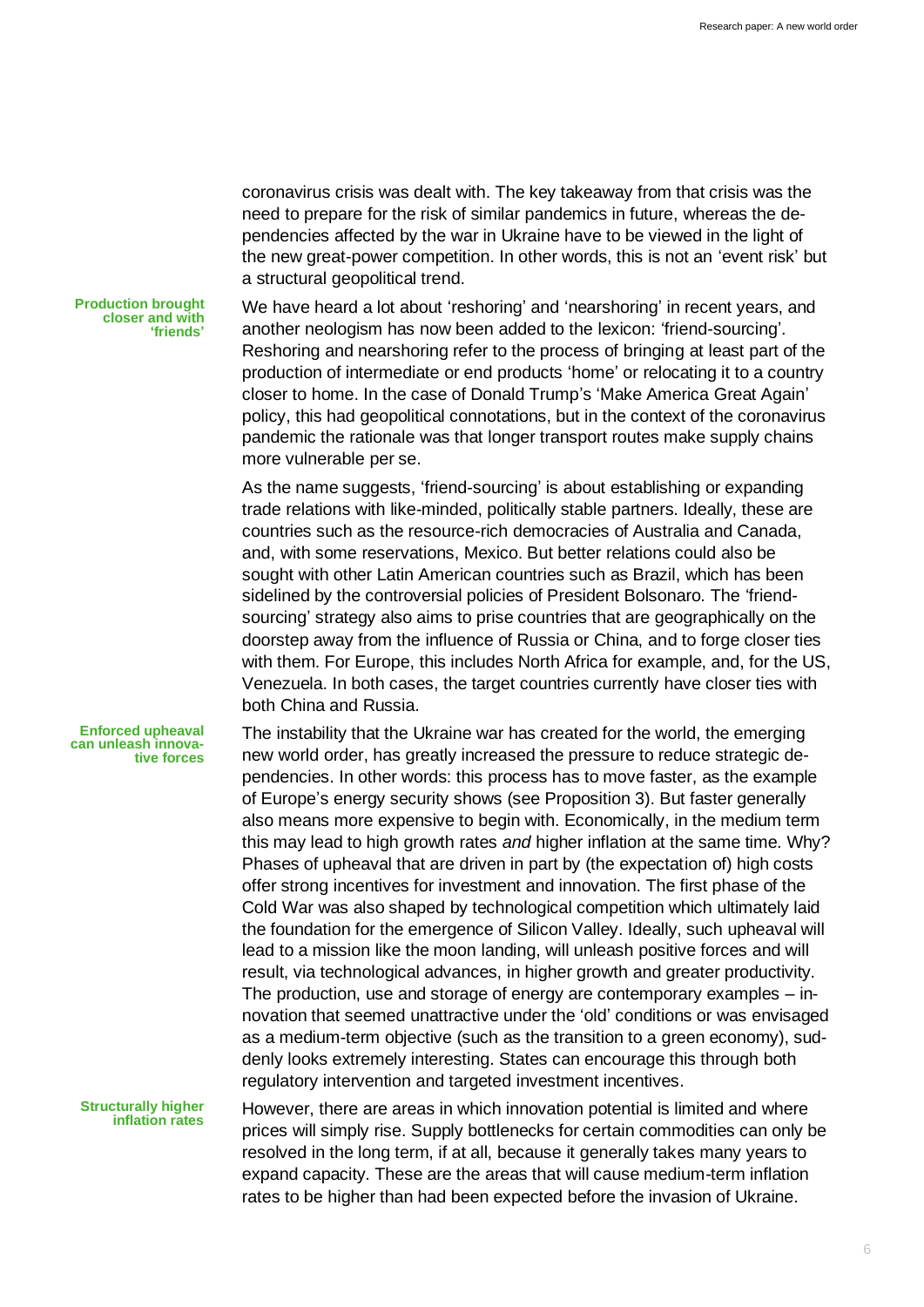### Implications for the capital markets

- Provided that the innovation and investment surge outlined above is sufficiently dynamic, which we assume it will be, the current stagflationary tendencies should remain a short-term and temporary phenomenon. Higher growth and productivity increases in the medium term will increase company profits, first and foremost in those sectors that are affected by the reduction in strategic dependencies. Businesses that are involved in the construction of new production facilities stand to benefit the most. Equities will be the most favoured asset class. Logistics companies with global operations could be among the losers in the medium term.
- Higher commodity prices will be the main driver of a supply-induced elevated level of inflation. Monetary policy cannot directly influence this aspect of inflation, which puts the central banks in a tricky position. Balancing central bank policy between supply and demand effects will be like walking a tightrope and the risk of making a mistake and choking off growth is high. The key question for the companies concerned is whether they can pass price rises on to consumers or whether they will be forced to reduce their margins.
- Nominal interest rates will rise because (aside from higher base rates) the investment necessary to reduce strategic dependencies will increase demand for credit. Under the (realistic) assumption that the demand effect of capital spending and second-round effects will remain sufficiently high in the medium term, real interest rates will also rise (overcompensation or reduction of supply-induced inflation).

# **Proposition 3: The pathway to becoming climate-neutral will be different**

Energy security is probably the greatest strategic dependency of the West – and of Europe in particular. More than 40 per cent of the EU's gas supply and around 25 per cent of its oil imports currently come from Russia, while the figure for coal is almost 50 per cent. Having embraced globalisation and allowed itself to become dependent on an unpredictable, authoritarian regime, Europe (and especially Germany) is now reaping what it sowed. Looking ahead, there is a particularly bitter edge to the energy supply situation created by the war: in the *short to medium term*, energy importers may struggle to secure supplies of precisely those fossil energy sources whose consumption they had intended to greatly reduce in the *long term* as part of the fight against climate change. It is not as if the pathway to becoming climate neutral over the next two to three decades had been precisely mapped out before the Russian invasion, but one thing is certain: the war will alter its course, at least for Europe.

**Energy supply chains must be radically redesigned**

Any analysis must carefully distinguish between crude oil, refined oil, such as diesel, and natural gas. It is also important to differentiate between the global, aggregate supply/demand situation for energy commodities, and the supply dependency of certain regions such as the EU (or the West as a geopolitical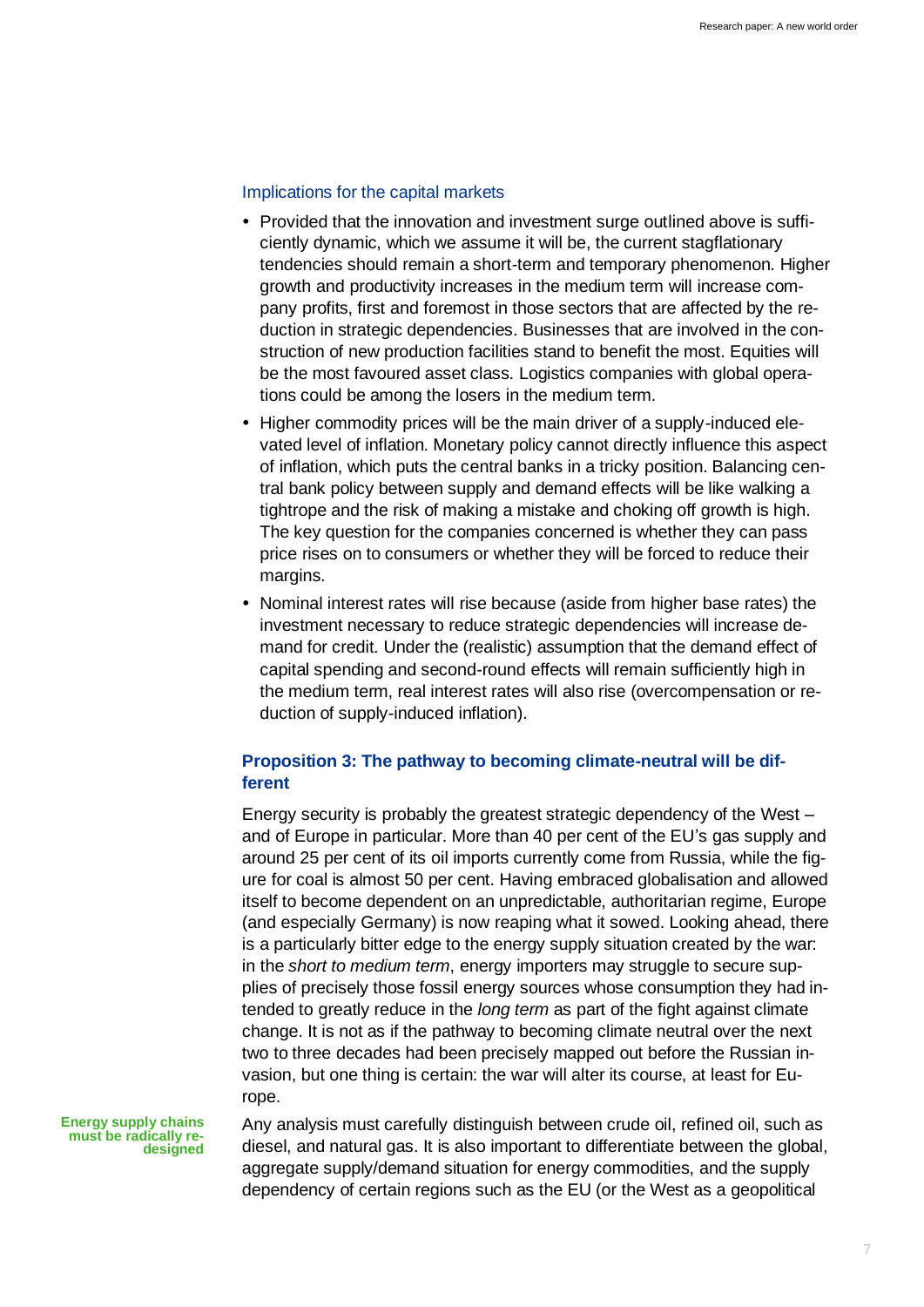bloc). For example, crude oil is easier to transport than natural gas so the market for it is global. In the medium term, it is therefore unlikely that the quantity of crude oil traded globally will decrease significantly. Russia will be able to sell a large proportion of its oil – which accounted for around 11 per cent of global production before the start of the war – to other countries such as India and China. Third countries will step up their extraction (e.g. the US with shale oil) or generally play a more important role in the market again (Iran, Venezuela).

The rise in the oil price we have been witnessing since around November 2020 – *before* the outbreak of war – was predominantly demand-driven rather than supply-driven. History tells us that, sooner or later, this pattern will reassert itself: supply shocks in the price of oil have always tended to be shortlived.<sup>4</sup> In other words, it is realistic to expect that the price will normalise. And yet, from the EU's perspective, the question is where exactly the oil will come from in future to replace the volume previously purchased from Russia. In accordance with the 'friend-sourcing' principle described above, the United States is likely to play a more important role here than before. Unlike Europe, the US is not reliant on energy imports. If the prices support profitable extraction of significantly larger quantities of shale oil, which is the case again now, there will even be substantial reserves available for export.

**Natural gas is Europe's Achilles heel**

Of all Europe's strategic dependencies, natural gas presents by far the greatest challenge. There are two main reasons for this: firstly, it sources a far higher share of its supply from Russia (over 40 per cent, as mentioned above) and secondly, gas is harder to transport and therefore more infrastructure-dependent. A detailed discussion of possible solutions is beyond the scope of this paper, and it is probably too soon anyway. The fundamental questions are however obvious: (1) Who could and should be the gas suppliers of the future? (2) What investment is necessary – both in the supplier countries and within the EU – and what needs to happen for this investment to be made?

<sup>4</sup> See our analysis ['Bremst der Ölpreisschock den Aktienmarkt aus?'](https://unternehmen.union-investment.de/startseite-unternehmen/maerkte/Kapitalmarktmeinungen/ab-2021/Analyse--Oelpreisschock0.html) ('Will the oil price shock act as a brake on the equity markets?') published in March 2022.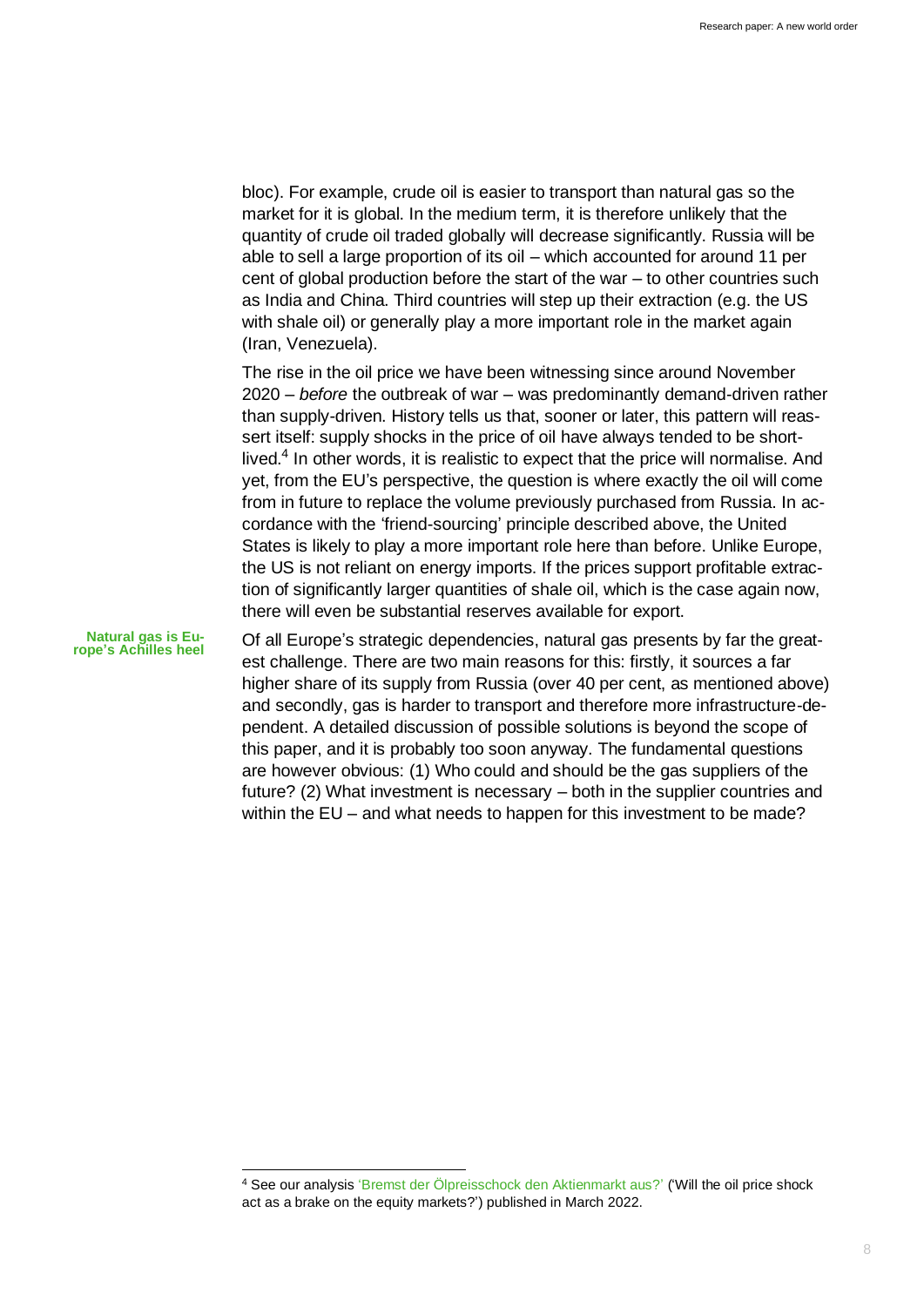

# Figure 2: The West is aiming for energy independence

Sources: European Commission, Union Investment

Point (1) favours politically stable and friendly fossil-fuel producing countries (see above). $5$  For gas, too, the US is therefore likely to play a more important role for Europe in future. Point (2), however, raises a new aspect that will have an impact on the timeline for the transition to a green economy. Investment is needed to expand capacity (wherever that may be) and to transport the greater quantities involved. Energy infrastructure projects have long amortisation periods and, mindful of the climate-neutrality targets, private investors will demand reassurances that the plants will continue to operate for a sufficiently long period. Put another way: it would be naive to think that companies will invest in technologies with a clear expiry date and risk simply being a stepping stone for the rapid and seamless transition to a zero-carbon economy. Our hypothesis is therefore that there will (have to) be a noticeable shift in climate policy and a recalibration of the relevant regulatory framework. In particular, coal will have to be used more intensively, and consequently for longer, than planned. If the incentives are sufficiently well-designed, new investment in the area of fossil energies will at least use cutting-edge technology. The watchword here is 'as clean as possible'. The situation will also give fresh impetus to plans for new nuclear power stations in France, for example, and extend the life of old plants.

Might the transition to renewable energies even end up being accelerated? This question is also beyond the scope of this paper, but it is plausible to assume that a three-pronged approach will be adopted, given the pressing nature of the situation. (1) Create short to medium-term energy security via new fossil-fuel suppliers and relevant investment, and by using existing capacity more intensively and for longer. (2) Accelerate the expansion of renewable

#### **Significant shift in climate policy required**

<sup>&</sup>lt;sup>5</sup> It remains to be seen whether this description also fits states such as the Emirate of Qatar, which is one of the world's biggest producers of LNG and was recently visited by German economics minister Robert Habeck. Qatar can currently be described as politically stable, but opinion is divided on the question of whether it is a friend. Although the description certainly fits Qatar better than the United Arab Emirates.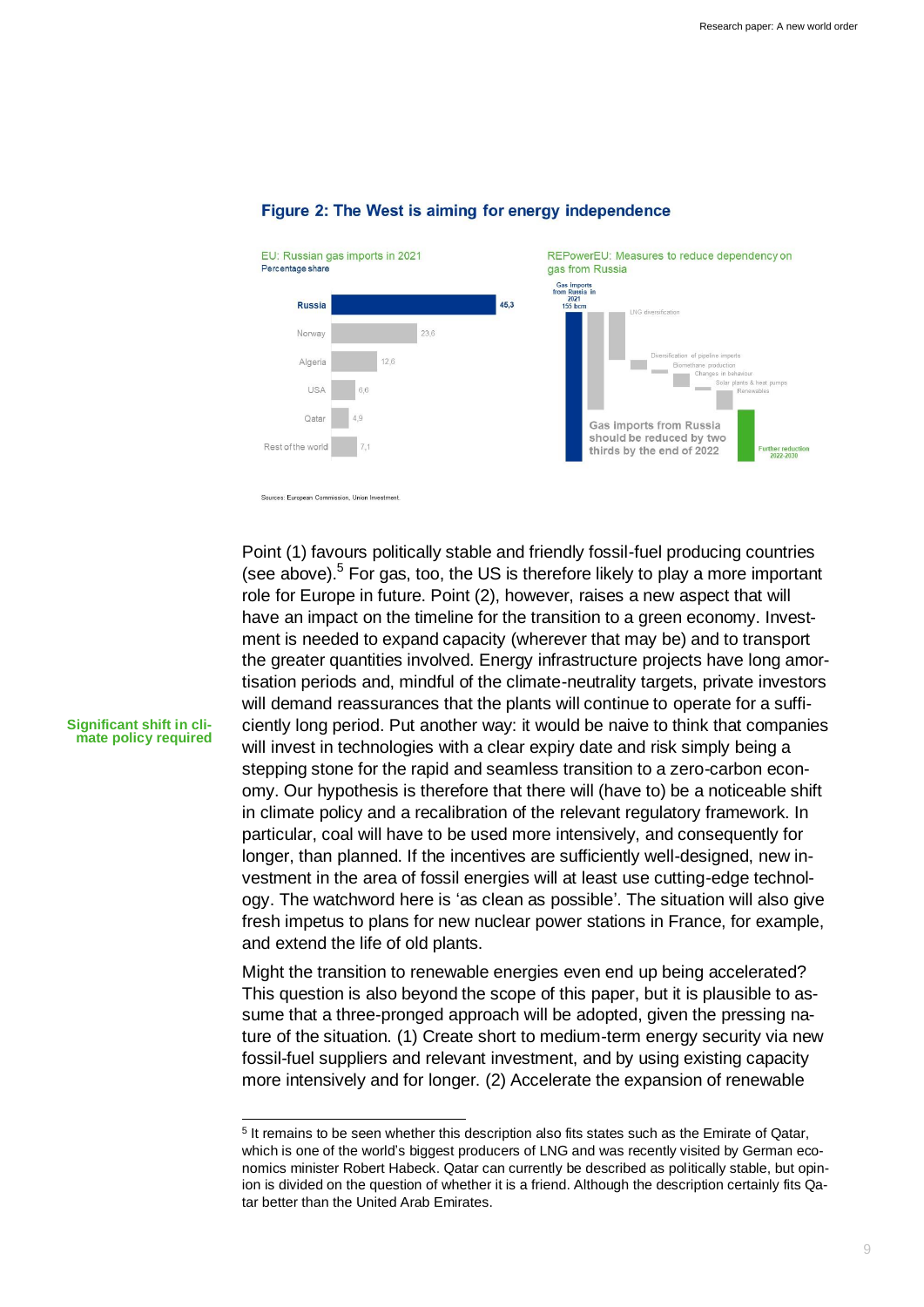**Energy transition may be accelerated in the longer term** energies and provide greater support for technological innovation (e.g. green hydrogen). (3) Promote energy-saving measures e.g. in buildings.

Given the time horizon for becoming carbon neutral (2050, or 2045 for Germany), for Europe this could mean that the reduction of emissions will initially slow somewhat, or that emissions could even rise in absolute terms over the next few years. Put another way: the ramping up of energy-saving measures brought about by the pressure of the current situation will not on their own be enough to offset the increased use of coal. In the middle phase (roughly speaking, the 2030s) the net effect is less clear-cut. The use of new fossil fuel infrastructure for longer, as described above, will detract from the positive effect of energy-saving measures and a move towards greater use of renewable energies. But it is possible that emissions will be reduced at a faster rate than originally anticipated, if not in this phase then by the 2040s at the latest. Ultimately, this could even result in the energy transition being completed a few years earlier than planned.

In the US, the implications for the emissions reduction path are less clear. The United States is self-sufficient in terms of energy, although even here prices are likely to rise and thereby create incentives for greater energy saving and the expansion of renewables. On the other hand, the more prominent role of the US in Europe's energy supply will also require the extraction of fossil fuels to be stepped up, with the implications outlined above. No changes are currently expected for India and China, whose climate policies are in any event less ambitious.

# Implications for the capital markets

- Higher energy costs (at least for natural gas) coupled with changes to the regulatory framework and subsidies will alter the operating environment, particularly for energy-intensive businesses. However, the responses to this are likely to vary widely.
- Manufacturers of infrastructure for the gas and oil industry, but also for renewables, the circular economy and heating technology powered by renewable sources will benefit (including from simplified and speeded-up approval procedures).
- The US energy industry will be one of the main beneficiaries in the short to medium term.
- Latin America could also experience a renaissance after the 'Bolsonaro and Maduro depression' and become more interesting to investors again.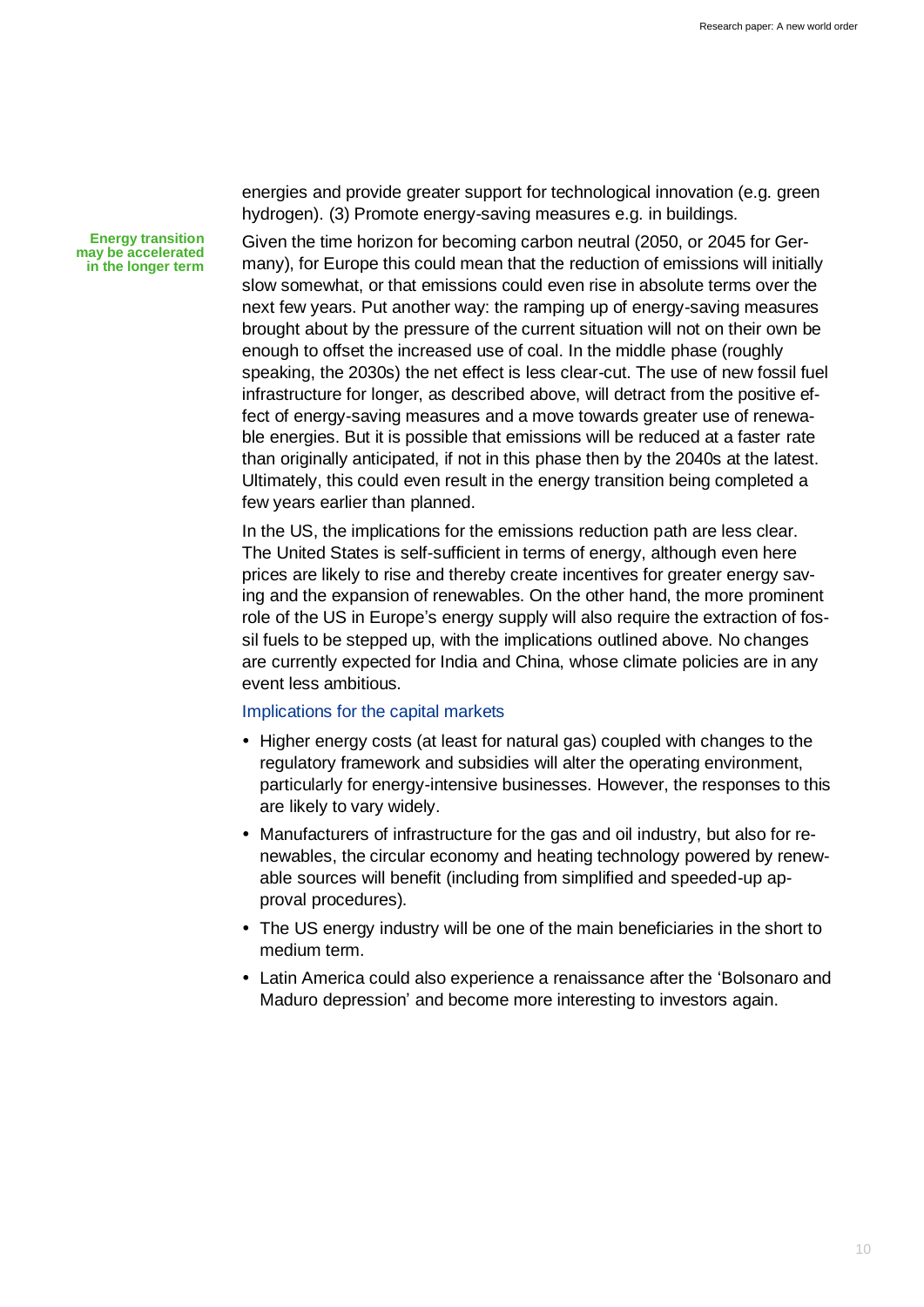### **Proposition 4: Europe and the West will move closer together**

Given the horrific events in Ukraine, it would be inappropriate to talk about any good coming out of the situation. But we can at least recognise as progress and potential opportunity the fact that the western world is taking a wise old saying to heart: "When faced with adversity, put aside your differences and pull together." The West's response to the Russian invasion has so far been very united – both in terms of the transatlantic alliance between the United States and Europe, and within the EU.

In terms of the role played by the US in the war-related strengthening of the transatlantic alliance, one might think that things could have looked very different if Donald Trump were still president. This raises the question of what will happen if someone other than Joe Biden is voted into the White House in two and a half years' time. It is pointless to speculate here and now, but we can say this: at least within the upper echelons of the Republican Party, events have sharpened awareness that in some situations it is more important than ever to have a politically experienced and level-headed president.

The lessons for the EU are somewhat different. While Europe may have shadow-boxed around China and Russia for the sake of its economic interests during the age of globalisation, the war in Ukraine has made it very clear which bloc the EU belongs to. For Germany and its globally operating companies in particular, it will now be even trickier to find the right position on China, as Russia has provided an object lesson in how quickly direct investment in and trade with an authoritarian and aggressive regime can go wrong. Conversely, the intensity of relations between the EU and the US, including their economic ties, will be strengthened, especially in the energy sector (see Proposition 3).

#### **Chance to further strengthen the EU**

The current situation undoubtedly also creates an opportunity  $-$  in some areas even a need – for closer integration within the EU. For a time at least, external threats will create momentum to close ranks. There has been speculation that one of the reasons why Russia's President Putin was not deterred from invading Ukraine was that he thought the EU was weak. Viewed through this lens, it is in the EU's security interest to demonstrate unity and strength. One thing is clear, however: this momentum will start to be lost at some point. So the quicker things happen now, the greater the progress towards integration could be.

In individual areas such as defence policy, the refugee and migration problem, energy security and agriculture, EU member states would be well advised to act in concert. Take energy security, for example. Certain infrastructure issues such as intra-European pipelines for LNG gas can only be solved at supranational level. And if every country acts individually to secure new energy suppliers, prices will be driven even higher. In other words, in a situation of critical shortages, the EU must at least pool its purchasing power and act strategically to avoid inefficiencies – and not compete with one another.

**Further integration of fiscal policy and financing is needed**

Strengthening the defence capability and reducing strategic dependencies will require high levels of public and private investment – not to mention the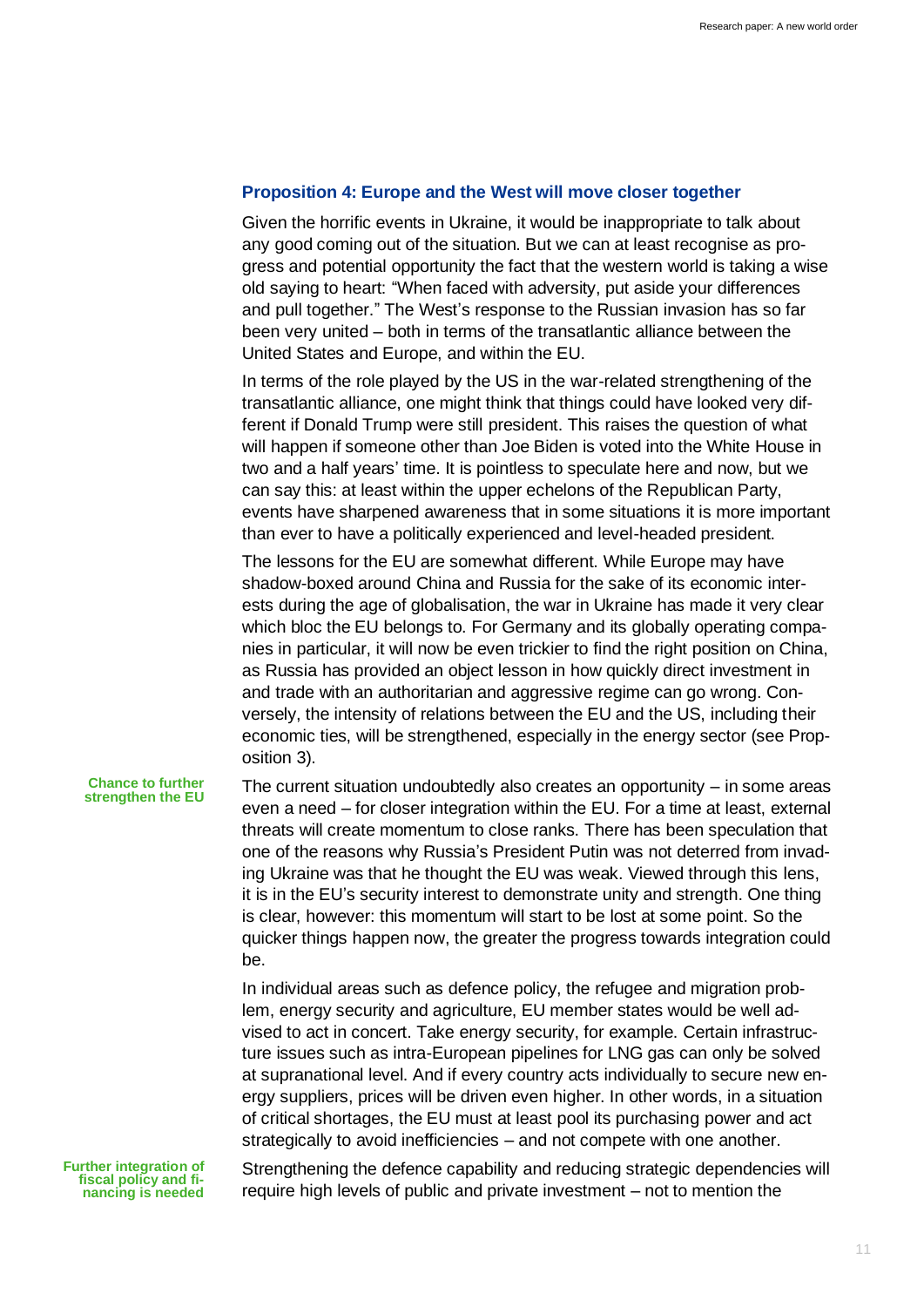spending required for the transition to a green economy. Greater fiscal integration within the EU also has to extend to funding, because somehow all this has to be paid for. This will fuel calls for a stronger common tax policy and of course for a capital markets union. In any event, a very well-functioning European capital market is needed. Whether all this will ultimately result in the much discussed 'eurobond' remains to be seen. But structures such as the recovery fund created in response to the coronavirus pandemic (which differs from regularly issued eurobonds only in terms of its one-off character and the details of the liability) will presumably also be the subject of wider discussion in the coming years. In other words, one way or another, there will be more bonds issued by the EU. And direct subsidies for capital expenditure projects (instead of pure credit) will play an increasingly important role, as they did with the recovery fund.

#### **Maastricht rules in the spotlight**

During the coronavirus pandemic, the borrowing rules agreed in the Maastricht Treaty were suspended until the end of 2022. That deadline is now set to be extended again, and there is doubt as to whether the rules will ever actually come back into force in the same form. Given the necessary investment in resilience, climate policy and digitalisation, a great deal of funding flexibility will be required for a number of years, and rigid rules would prevent this.

In the years that followed the financial and sovereign debt crisis, there was a great deal of speculation about a possible disintegration of the EU. This was expressed in the capital markets in a kind of political risk premium for European assets. During the coronavirus crisis, the EU succeeded in bringing the benefits of acting in concert to bear (albeit after some initial difficulties such as border closures and countries going it alone in the procurement of medical equipment). The agreement on a recovery fund was a fundamental turning point – in a positive sense. And even for the procurement of vaccines, the will to act together won out in the end. The Ukraine war has the potential to further boost this trend, which would be rewarded by the capital markets.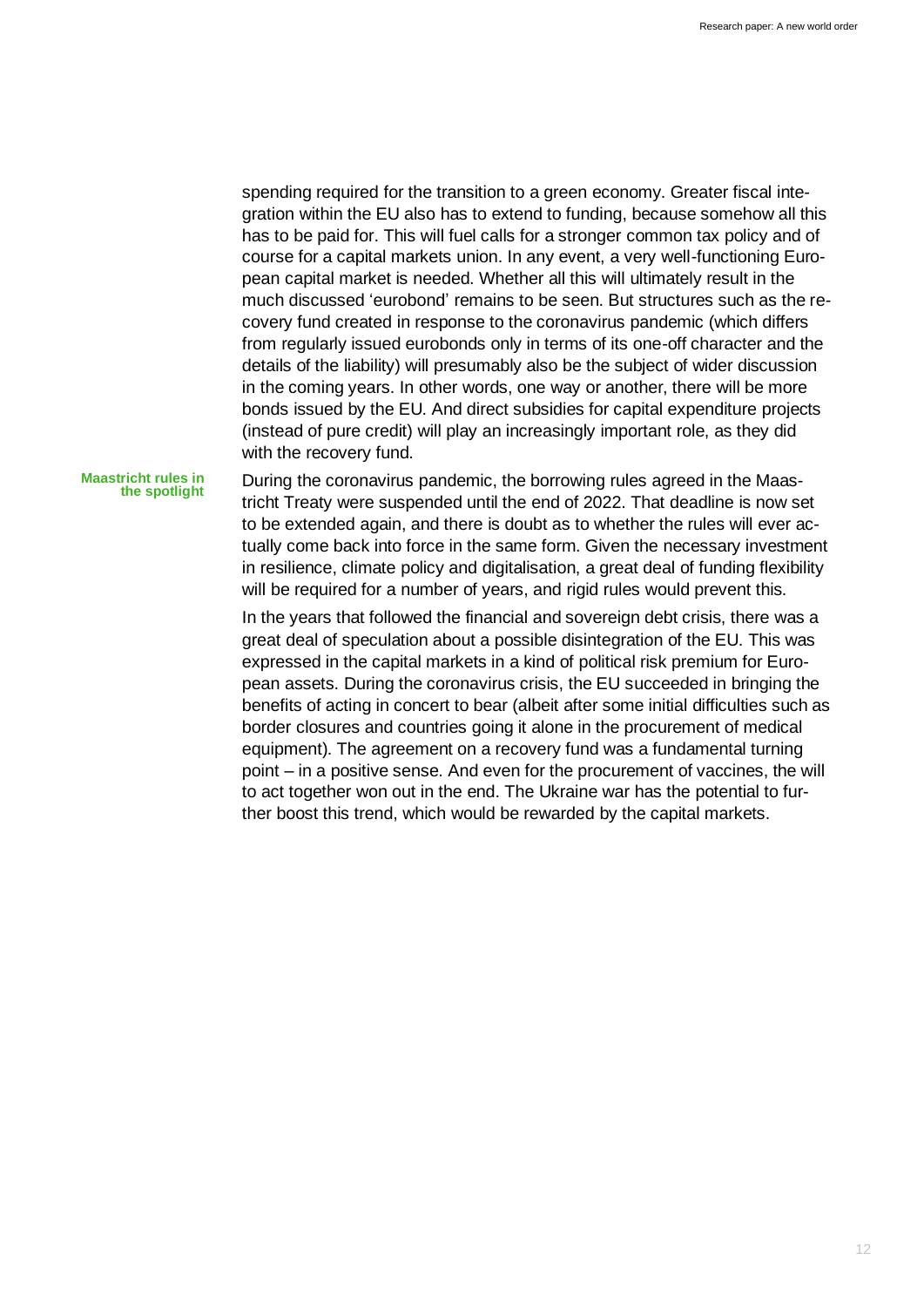### Implications for the capital markets

- Closer EU integration has the potential to further reduce the 'internal political' risk premium for European assets imposed at the time of the sovereign debt crisis. This would go some way towards compensating for the geopolitical risk premium resulting from the proximity to Russia.
- The pressure to increase investment has grown (further) in various areas, including defence, energy, digitalisation and cybersecurity. Companies in these sectors will benefit.
- The importance of bonds issued at EU level will continue to grow and the trend towards genuine eurobonds will become stronger.
- The role of fiscal policy will become stronger, which may reduce the focus of the capital markets on western central banks.

# **Proposition 5: The war is fundamentally changing China's position**

The Russian invasion of Ukraine presents China with a number of problems. Firstly, its support for Russia puts Beijing on the defensive. Secondly, the concerted response of the West to the war of aggression provides a blueprint for what China could expect if it attempts to annex Taiwan. Beijing's political decision-making scope has shrunk and its further journey as an emerging global power has become more risky.

**Accelerated decoupling of China**

The current great-power competition between the US and China (and now also between the West and Russia) will lead to the emergence of new blocs in the medium term, as we have already explained elsewhere (see Proposition 1).<sup>6</sup> The war in Ukraine is likely to speed up this decoupling of China because the pace, resoluteness and unity with which the West responded to the Russian invasion will compel China to clearly stake out its position earlier than its leaders had planned. And since it is unlikely to move closer to the NATO positions, Beijing will have no option but to step up its efforts to detach itself from the West.

The great-power competition between China and the US is not the same as the current conflict between Russia and the West (see Proposition 1). In terms of economic and innovative strength, for instance, Russia is miles behind China. But there are nevertheless parallels between the conflicts, one of which relates to China's approach to the Taiwan question. For China, it is a matter of 'reunification' with (from its perspective) a territory that has always been part of the People's Republic. The Communist Party leadership does not accept arguments for the autonomy and independence of the highly developed industrial economy. Although there has been a rapprochement between China and Taiwan in recent decades – particularly as a result of close economic integration – China's ambition to absorb its much smaller neighbour remains a key policy objective. And there is little doubt that the will is there to implement this policy in the long term.

<sup>6</sup> See our study pape[r 'Vom Tradewar zum Techwar'](https://institutional.union-investment.de/startseite-de/Kapitalmarkt/Themen_Vom_Tradewar_zum_Techwar.html) ('From trade war to tech war') published in November 2020.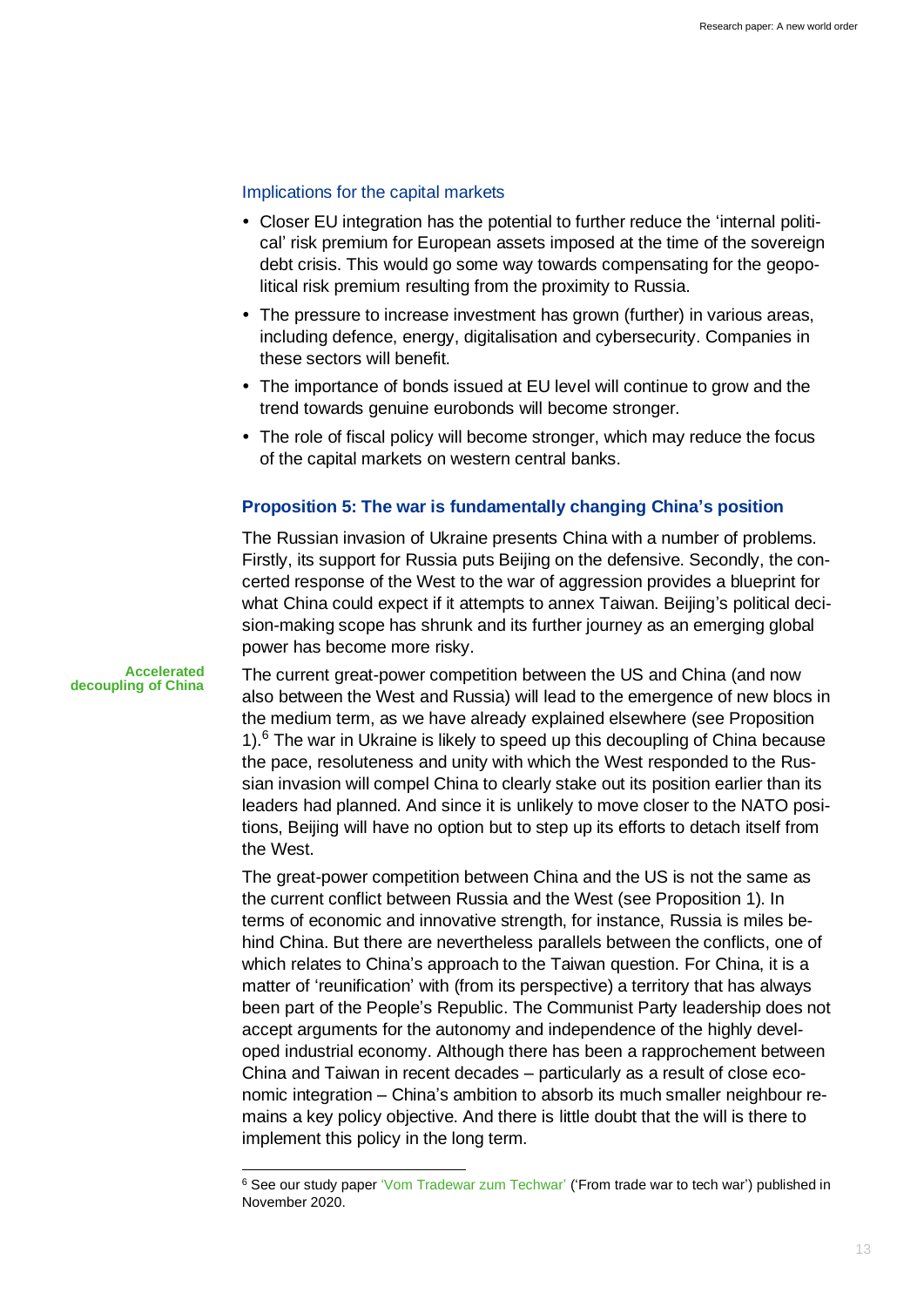**Security guarantees for Taiwan, but not for Ukraine**

In contrast to Ukraine, which, like Taiwan, is not part of the EU or NATO, the US has given Taiwan clearly formulated security guarantees. Asked in October last year whether the US military would come to Taiwan's defence in the event of an attack by China, President Joe Biden answered, "Yes, we have a commitment to do that." <sup>7</sup> However, in the worst-case scenario, the United States would face a dilemma. Despite being of immense strategic importance, Taiwan – like West Berlin during the 'first' Cold War – would be significantly harder to defend in the event of an actual attack than a state encompassing a large land area such as Ukraine.

Despite everything, the swift and robust response of the West to the Russian invasion of Ukraine means China will shelve its plans for Taiwan. It will only risk an attack on Taiwan if the risk of failure is as good as impossible. And that will only be the case when the country has further expanded its power and its military capabilities through greater technological and economic progress.

We do not expect China to achieve this status before the end of the decade. But this also means that China's ties with the West will have to be drastically reduced by then. In addition to technological dependencies, such as in the semiconductor industry, this applies in particular to the global financial system. Decoupling is likely to involve switching from US dollars to China's own renminbi for commodities trading, reducing its currency reserves and developing its own payment system (see Proposition 6).

**China and Russia move closer together**

The cooperation between China and Russia will intensify, with China dictating the terms. In a nutshell, Russia will become China's fuel station while in return, Russia hopes to get technology from China that it can no longer obtain from the West because of the sanctions.

However, China will always take a controlled approach. Beijing will not get involved in Russia's geopolitical manoeuvring, just as it will not currently move to undermine the West's actions too obviously. China cannot risk having harsh sanctions imposed on it at present. It is still too reliant on foreign imports, especially for high tech. A ban on the import of key goods would hit China hard and jeopardise its ambitious plans for the future. A rapid further deterioration of the already cool relations with the West is therefore not in China's interest.

It will probably also be much harder for the West to decouple quickly and incisively from China than was and is the case with Russia. China's economic importance is far, far greater – for states and businesses – and the integration is many levels deeper. However, it is uncertain how states and companies would deal with a sharp increase in public pressure. The reputational risk is immense.

Implications for the capital markets

<sup>7</sup> [Joe Biden: USA würden Taiwan gegen Angriff Chinas verteidigen \(Joe Biden: United States](https://www.zeit.de/politik/ausland/2021-10/usa-joe-biden-china-taiwan-cnn-townhall)  [would defend Taiwan in the event of an attack by China\) | ZEIT ONLINE](https://www.zeit.de/politik/ausland/2021-10/usa-joe-biden-china-taiwan-cnn-townhall) (22 October 2021)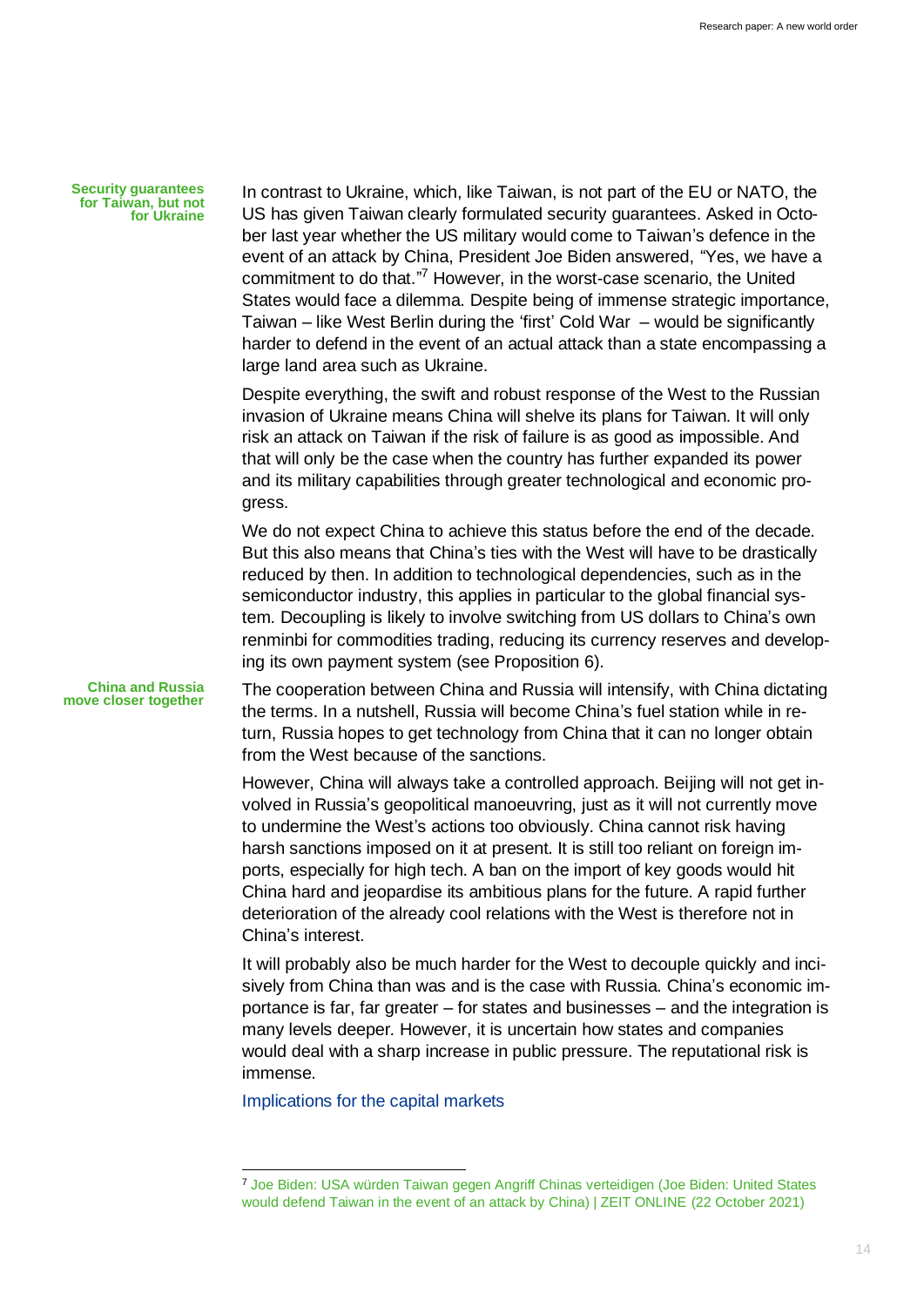- Western companies will be cautious about doing business in China in the medium term. The punishing sanctions against Russia have shown how rapidly direct investment can become worthless. More and more western companies are pulling out of Russia completely, in part due to strong public pressure, and a similar scenario is conceivable for China. For investors, this means that organisations with large direct exposure to China will initially be subject to a risk premium.
- The pressure on Chinese assets will continue to grow. Firstly from Chinese regulators and secondly in view of sanctions that could potentially be imposed by the West – if there were an escalation of the Taiwan situation, for example. Russian shares were non-tradable for just under four weeks, making them practically worthless to foreign investors and for some entities, such as banks, the current Russian sanctions mean there is no longer any basis for doing business there.
- Any (sanction-related) payment default by individual companies or even by the state as a whole would also affect bond investors.

# **Proposition 6: In the long term, the US dollar will lose (some of its) importance as a global reserve currency**

With the freezing of parts of Russia's currency reserves and the exclusion of several Russian banks from the SWIFT international payments system, a taboo has been broken. Although the US has repeatedly used the dominant role of the dollar in the global finance system to enforce economic sanctions in recent decades, the extent – and above all the concerted nature – of the West's action against Russia is unprecedented.

Russia itself says that it has lost access to around US\$ 300 billion of its reserves, thought to be worth a total of US\$ 640 billion. According to the Russian central bank, in June 2021 around 16 per cent of its reserves were held in US dollars, 32 per cent in euros and 13 per cent in the Chinese renminbi. It is likely that its Chinese reserves will remain available as China wants to maintain economic relations with Russia (see Proposition 5).

**Turning point for the US dollar as a reserve currency**

However, the current situation signals a turning point for the US dollar, which still makes up almost 60 per cent of global currency reserves (see figure 3), because the tough and rapidly imposed sanctions also send a clear message to other countries: in a conflict with the West, currency reserves in western currencies may be worthless. As well as the US dollar, the euro, the Japanese yen and pound sterling may thus lose their importance as global currency reserves in the medium to long term, at least for some countries.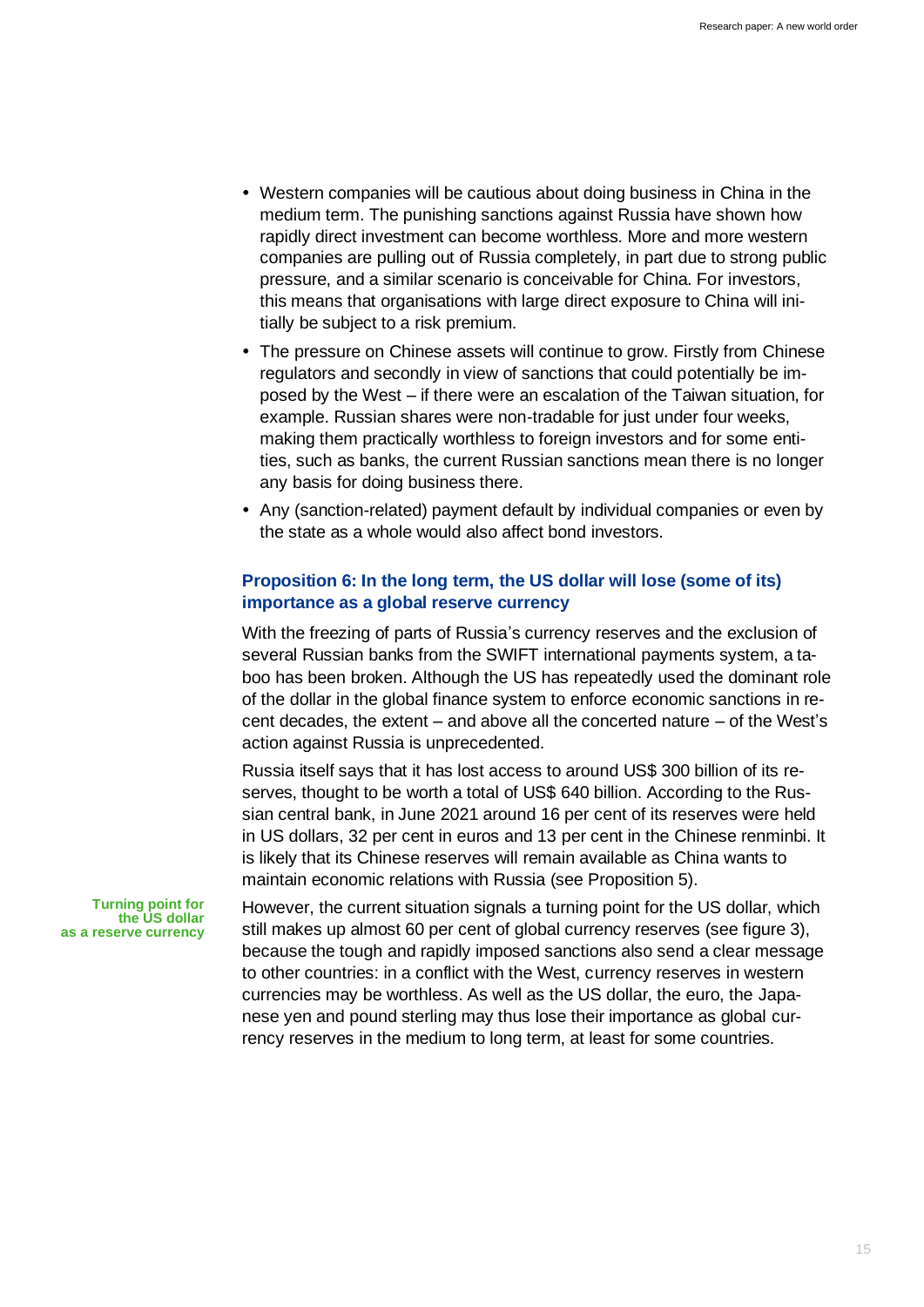

# States that could potentially come into conflict with the West – including

Figure 3: The West has broken a taboo by freezing Russian central bank reserves

Sources: International Monetary Fund, Union Investment

China (see Proposition 5), with currency reserves currently totalling around US\$ 3.2 trillion – will start to look around for alternatives. There are not many options at present. Take gold, for example. The precious metal meets the requirement as a store of value and the US, UK, Japan and the four major euro economies hold around 40 per cent of their currency reserves in gold. However, gold cannot compete with the US dollar in terms of liquidity and market size. Furthermore, the G7 heads of state and government want to prohibit the Russian central bank from trading in gold as part of the further tightening of sanctions, so this is not a viable option for a rapid move away from the US currency either.

#### **Gold and cryptocurrencies will benefit**

But gold is likely to benefit significantly in the medium term. China currently holds only relatively small gold reserves. If it were to increase its reserves to a level similar to that held by Russia (approximately 20 per cent), this would represent a six-fold increase. To reach US levels, it would have to increase its reserves by a factor of 20. This would require tens of thousands of tonnes of gold – an inconceivable amount on the gold market. Only around 3,500 tonnes are mined a year.

At the same time, China will seek to speed up the process of reducing its dependency on the US financial system. This includes setting up its own payments system and linking up with partners outside the western world. It is also likely to accelerate the introduction of digital central-bank currencies $^8$ . Finally, China will also push for greater use of its own currency for commodity trading. According to recent media reports, Saudi Arabia is among the countries considering accepting renminbi for exports to the Far East.

Overall, the importance of the US dollar is likely to decrease to some degree in the long term, which will also reduce the effectiveness of financial sanctions. There are signs that this is already happening, with Russia trying to get

<sup>&</sup>lt;sup>8</sup> See our study pape[r 'Lieber spät als nie'](https://institutional.union-investment.de/startseite-de/Kapitalmarkt/Themen_Lieber_spaet_als_nie) ('Better late than never') published in November 2021.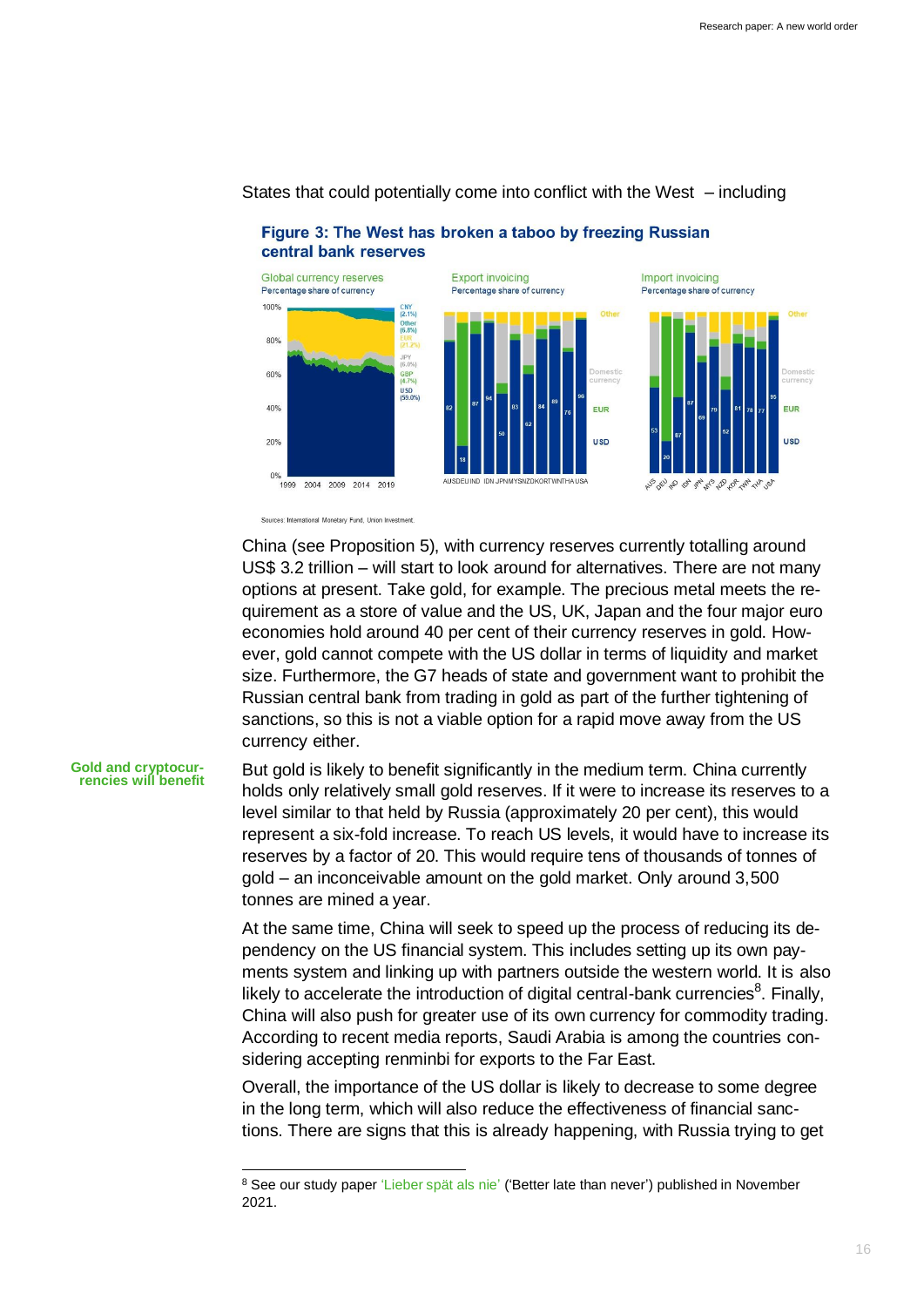other countries to pay for their energy in roubles instead of euros and dollars as a means of shoring up the domestic currency against western currencies.

Cryptocurrencies are also likely to benefit from this development. Their volatility means they are not suitable as stores of value and thus for use as a reserve currency, but they are useful as a sanctions-busting payment tool and we can therefore expect to see them used more frequently in similar situations.

### Implications for the capital markets

- In the long term, alternatives to the US dollar and other western currencies are likely to benefit. In addition to gold and cryptocurrencies, these include the Chinese renminbi, whose role would be boosted in areas such as commodity trading.
- US bonds will probably fluctuate more sharply and their yields will rise. There are many reasons for this. Firstly, there will be a greater risk of major market players such as China divesting parts of their substantial holdings. Secondly, there would be no demand for the new issues from parties in conflict which means – thirdly – less liquidity and thus higher volatility.
- In such a scenario, the US dollar would come under downward pressure for similar reasons.

However, it is also clear that this scenario very much depends on whether and to what extent the US dollar is dislodged from its position as a reserve currency in international trade. It is still doubtful whether China has the necessary bargaining power to bring about structural change in this respect. As long as the dollar continues to dominate this arena, most of the consequences for reserve currencies described above will not materialise. For many countries, the western currencies are still the most reliable reserve currencies as they are supported by innovative and dependable states that are based on the rule of law.

For commodity exporters, too, a move away from the US dollar in favour of the Chinese renminbi would not be entirely beneficial, as it would create new dependencies. And the West remains the most important customer for Chinese exports, which means that China still has a long way to go in terms of achieving independence (see Proposition 5).

Most importantly, however, the likelihood of an end to 'dollar hegemony' has increased. And speculation about this could in itself be enough to affect the capital markets.

# **Conclusion**

The propositions outlined above focus on the most important geopolitical and economic aspects of the Ukraine war, in so far as they have a medium to long-term structural effect. We have left out or merely touched upon a number of equally relevant topics, such as the impact on the agricultural and food sectors, the now even more complicated refugee situation, and the impact on digitalisation (including cryptocurrencies and cyberattacks).

**What happens next depends on use of the dollar in global trade**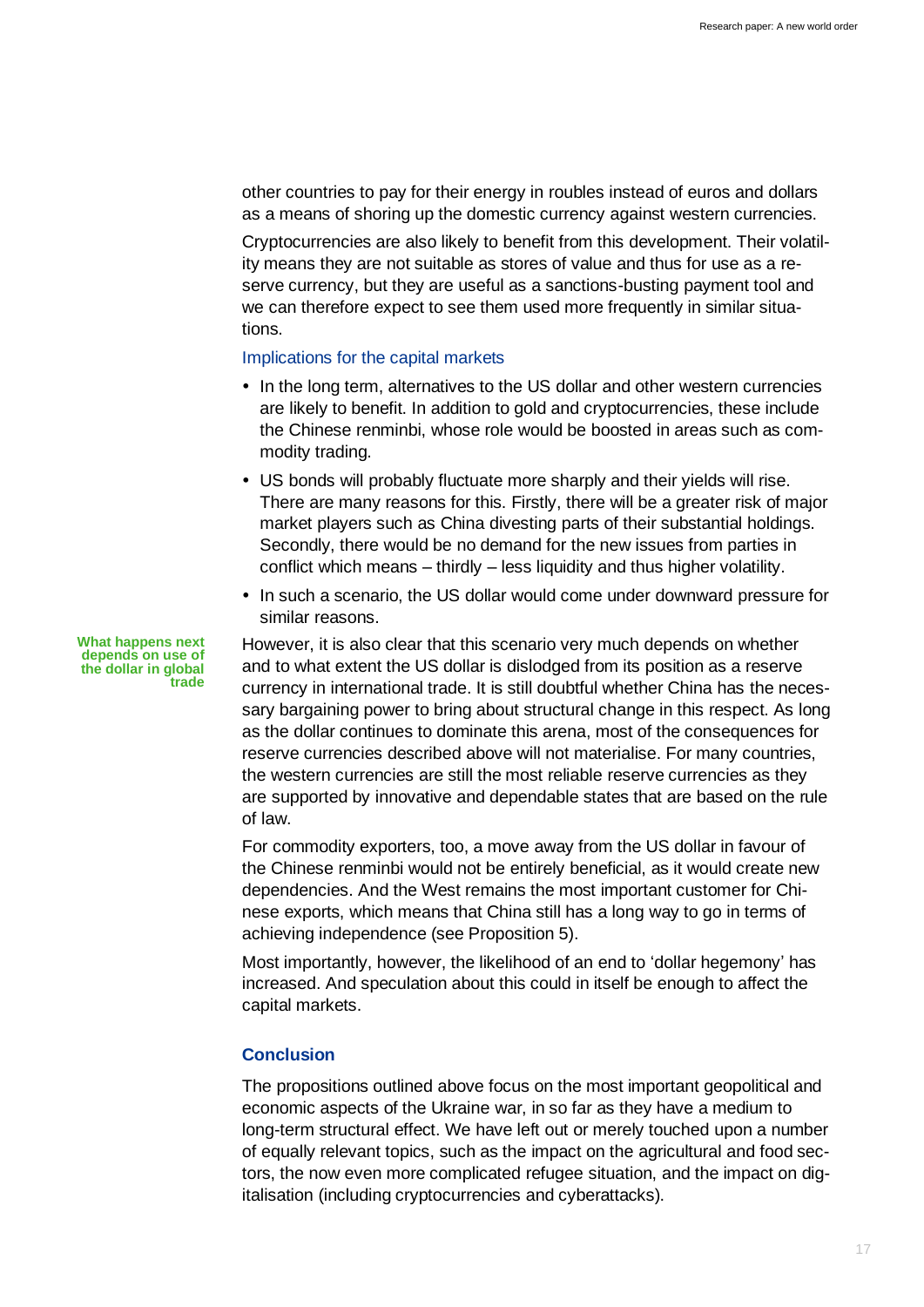#### **High volatility in the transition phase**

However, the topics that are discussed in this paper provide a broad outline of a fundamentally changed global economy – and the effects of these changes on the capital markets. The transition to this new order will be a period of significantly increased volatility on the stock markets. On the positive side, we see confirmation of the proposition we put forward in the context of the coronavirus pandemic: that there is the potential in the medium term for a sustained, steeper growth trajectory. The pressure to reduce strategic dependencies, restore energy security and push ahead with the transition to clean energy has become even greater and means we can expect significant capital expenditure, coupled with the opportunity for a leap forward in innovation in many areas. Looking ahead, higher real interest rates could follow on from the initial nominal increases – another ultimately healthy development.

**Inflation remains high: a challenge for central banks**

**Winners and losers: the deck is reshuffled**

The expected rise in fossil fuel prices is a double-edged sword. On the one hand, in the context of the climate crisis, price rises are a useful incentive to encourage us to use less energy. But at the same time, when coupled with the rising prices of other commodities, they are likely to drive inflation back up to a high level in the medium term. Monetary and fiscal policy will have to tread a fine line, ensuring that any measures introduced do not push up prices too steeply. Above a certain level, as we pointed out in our white paper for the 2021 risk management conference<sup>9</sup>, this would be harmful, especially for risk assets.

The move towards a new political and economic world order will create winners and losers in both the real economy and the financial markets. This applies both to states and to private companies. It is clear that a geopolitical development such as the formation of new blocs will mean many changes at the level of individual countries. As the quotation at the start of this report suggests, few countries will be more affected by this than Germany. Nonetheless, there are grounds for cautious optimism: Germany is a rich country and is entering this process from a position of strength. And the high proportion of economically strong and flexible small and medium-sized enterprises should work strongly in Germany's favour.

<sup>9</sup> Michael Herzum, Sandra Ebner, Sven Schömer – Investmentwelt post Corona: Ein neues Drehbuch für Portfolios? (Post-coronavirus investment world: a new script for portfolios?) Available via this [link.](https://institutional.union-investment.de/startseite-de/Kompetenzen/Risikomanagement/Risikomanagement-Konferenz.html)